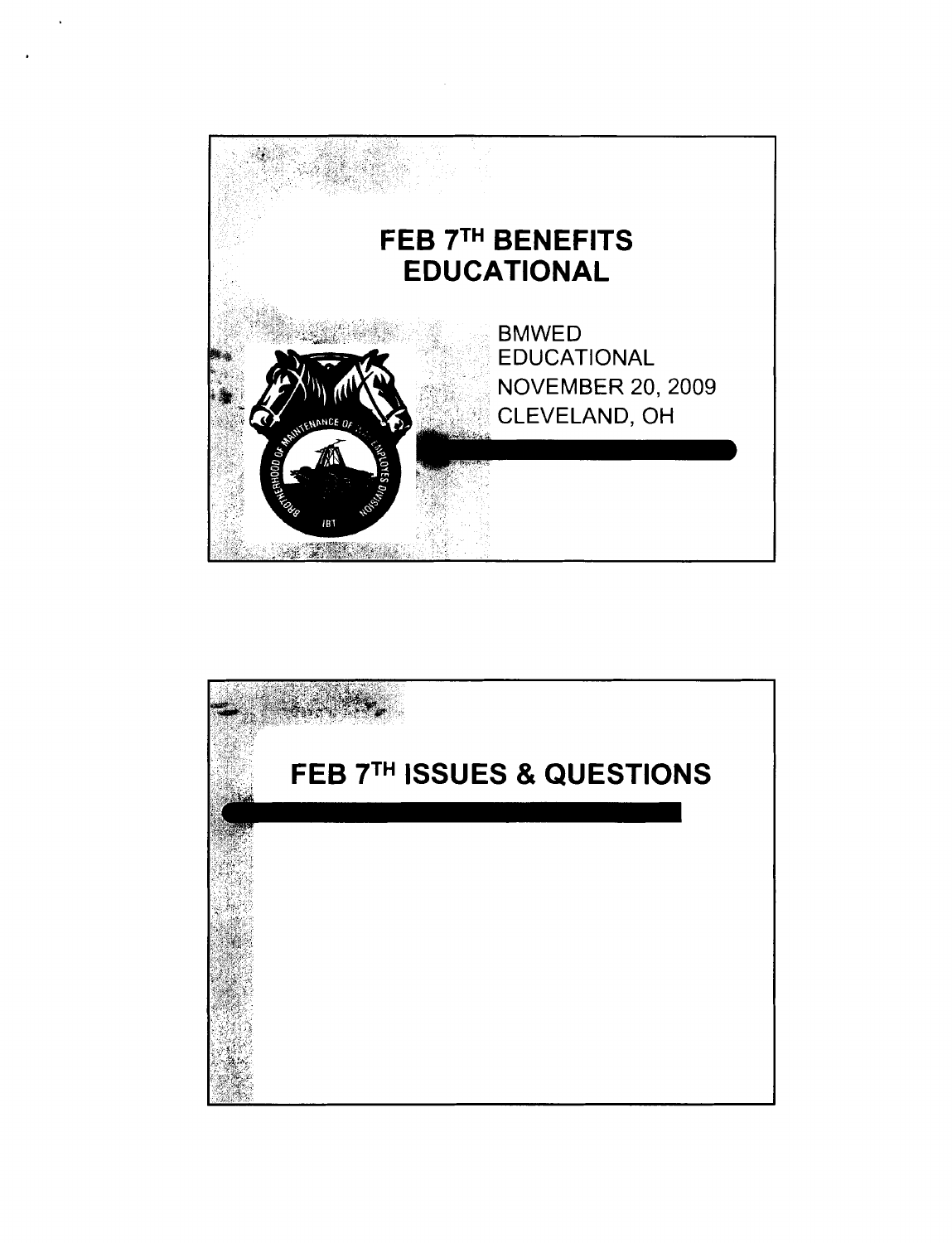

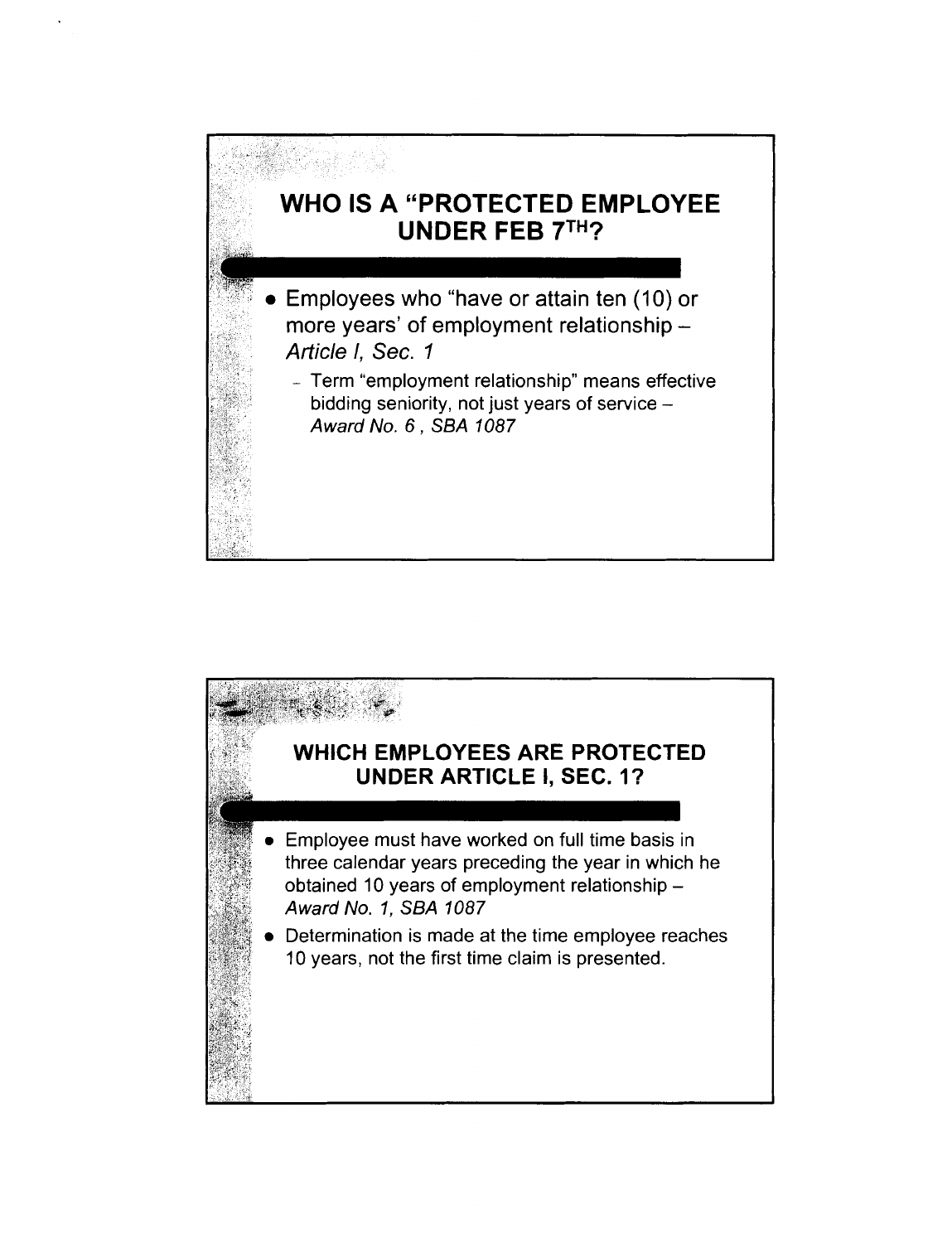

- **0** Assume an employee who has 10 years in 2009
- **0** Employment history in calendar years 2006-08 are analyzed
	- Look at average employment in each month over the 3 year period
	- Must have at least half-time employment in each month on average
- **0** Slide 1 is covered, Slide 2 is not Section 1 protected

|            | JAN   | FEB   | <b>MAR</b> | <b>APR</b> | MAY   | JUN   | <b>JUL</b> | <b>AUG</b> | <b>SEP</b> | OCT   | <b>NOV</b> | DEC   |
|------------|-------|-------|------------|------------|-------|-------|------------|------------|------------|-------|------------|-------|
| 06         | 20    | 22    | 20         | 22         | 22    | 22    | 22         | 22         | 22         | 22    | 22         | 22    |
| 07         | 10    | 0     | 20         | 22         | 22    | 22    | 22         | 22         | 22         | 22    | 22         | 0     |
| 08         | 10    | 22    | 22         | 22         | 22    | 22    | 22         | 22         | 22         | 22    | 22         | 15    |
| <b>AVG</b> | 13.33 | 14.67 | 20.67      | 22.00      | 22.00 | 22.00 | 22.00      | 22.00      | 22.00      | 22.00 | 22.00      | 12.33 |
|            |       |       |            |            |       |       |            |            |            |       |            |       |
|            |       |       |            |            |       |       |            |            |            |       |            |       |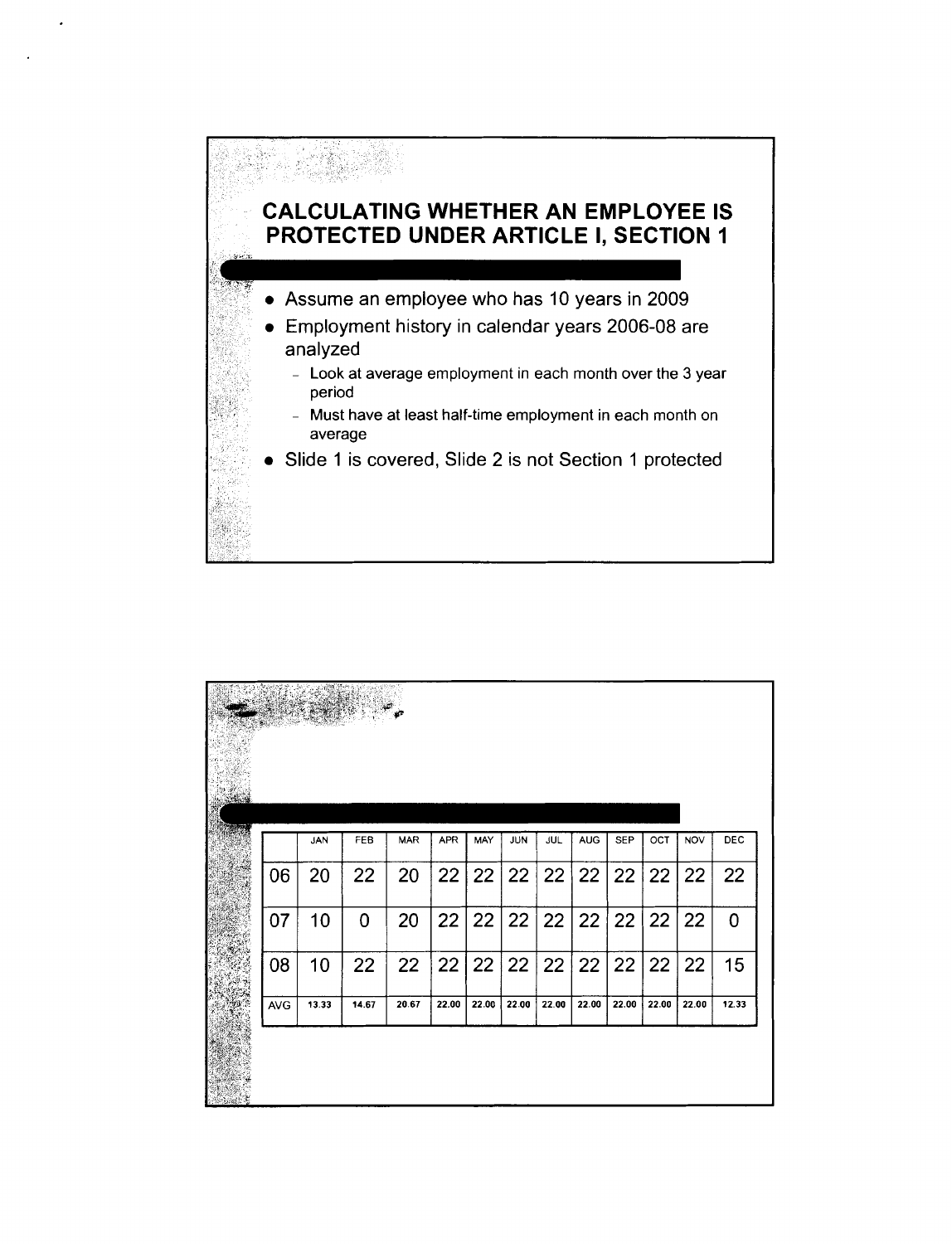| <b>SOCKAR</b><br>्रस्य देखक<br>जन्म |            |            |       |            |            |       |            |            |       |            |       |            |       |
|-------------------------------------|------------|------------|-------|------------|------------|-------|------------|------------|-------|------------|-------|------------|-------|
|                                     |            | <b>JAN</b> | FEB   | <b>MAR</b> | <b>APR</b> | MAY   | <b>JUN</b> | <b>JUL</b> | AUG   | <b>SEP</b> | OCT   | <b>NOV</b> | DEC   |
| 82                                  | 06         | 15         | 22    | 20         | 22         | 22    | 22         | 22         | 22    | 22         | 22    | 22         | 22    |
|                                     | 07         | 0          | 0     | 20         | 22         | 22    | 22         | 22         | 22    | 22         | 22    | 22         | 0     |
| ST.                                 | 08         | 10         | 22    | 22         | 22         | 22    | 22         | 22         | 22    | 22         | 22    | 22         | 15    |
|                                     | <b>AVG</b> | 8.33       | 14.67 | 20.67      | 22.00      | 22.00 | 22.00      | 22.00      | 22.00 | 22.00      | 22.00 | 22.00      | 12.33 |
|                                     |            |            |       |            |            |       |            |            |       |            |       |            |       |

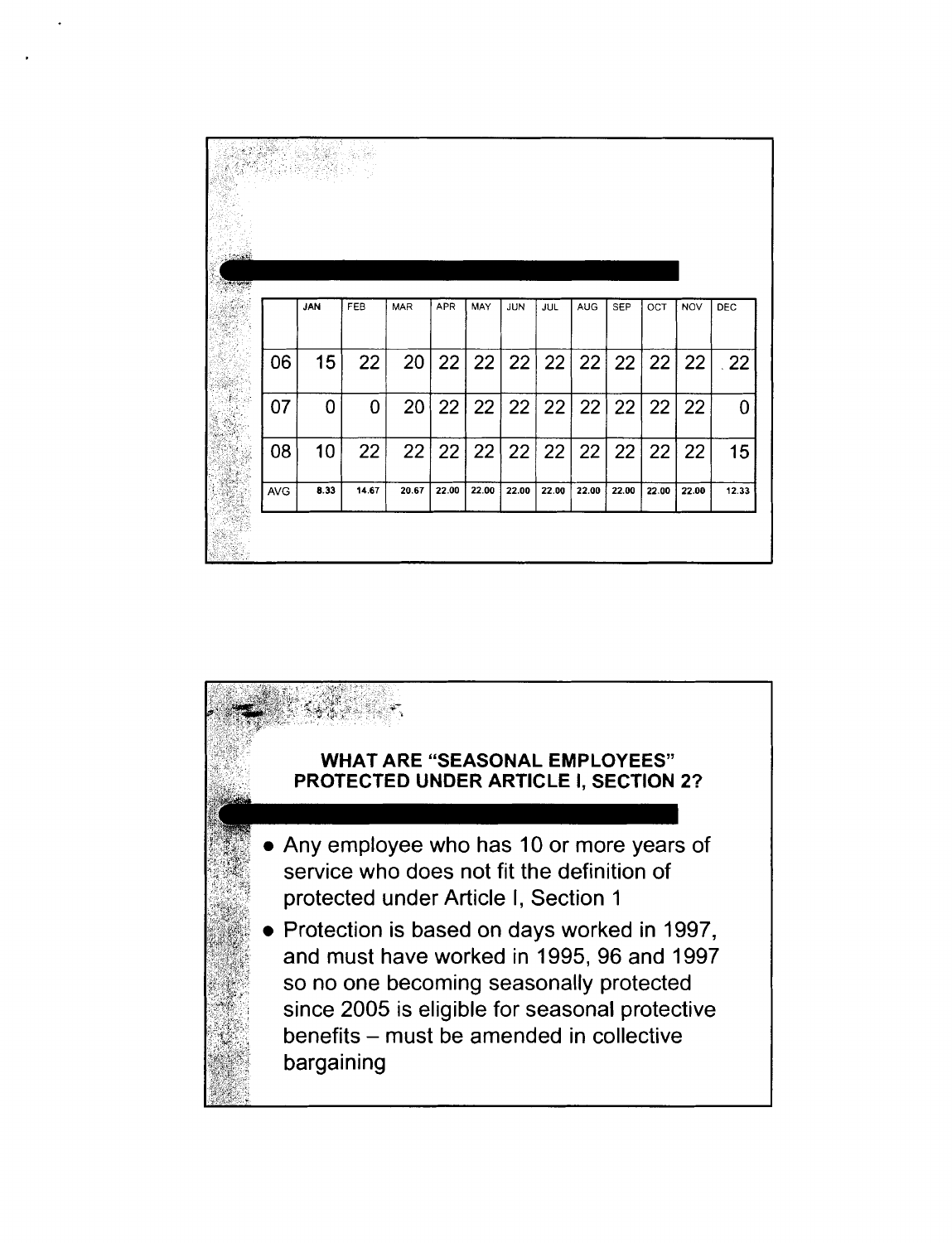## **BENEFITS AVAILABLE TO ARTICLE I, SECTION I PROTECTED EMPLOYEES**

- **0** At minimum, payment of "protected rate" equivalent to straight time employment year 'round even if furloughed
- **0** If furloughed, continuation of all H&W benefits until recalled to service regardless of length of furlough
- **0** Benefits continue until retirement, resignation, dismissal, death or forfeiture of protective benefits

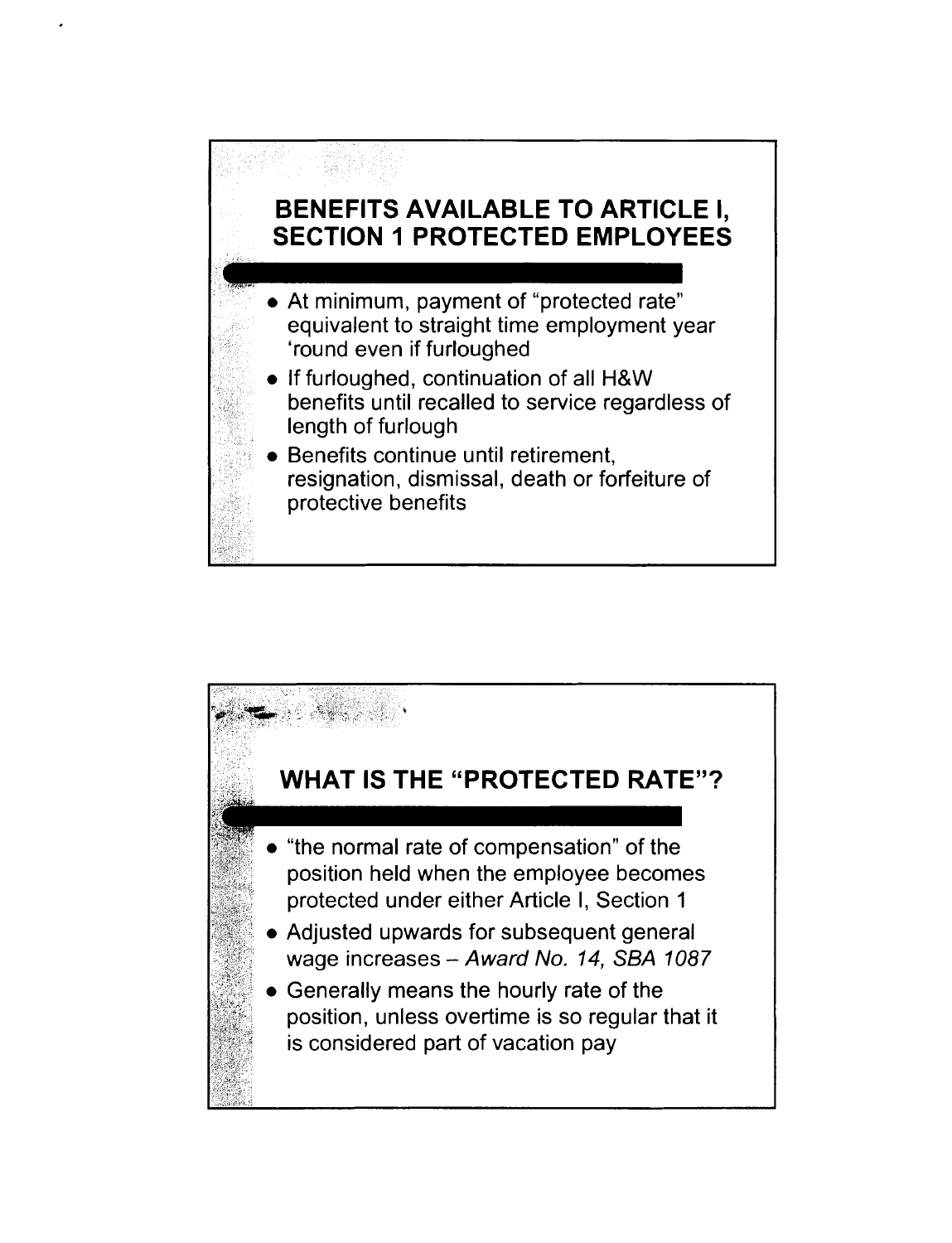## **CAN THE "PROTECTED RATE" BE LOWERED?**

- Only if employee makes a voluntary exercise of seniority to a lower rated position
	- Voluntary exercise means an employee bids to a lower rated position
	- Voluntary exercise means an employee who returns from vacation or leave and selects a lower rated position advertised during his/her absence
	- Does not mean when an employee bumps a position after job abolishment or displacement

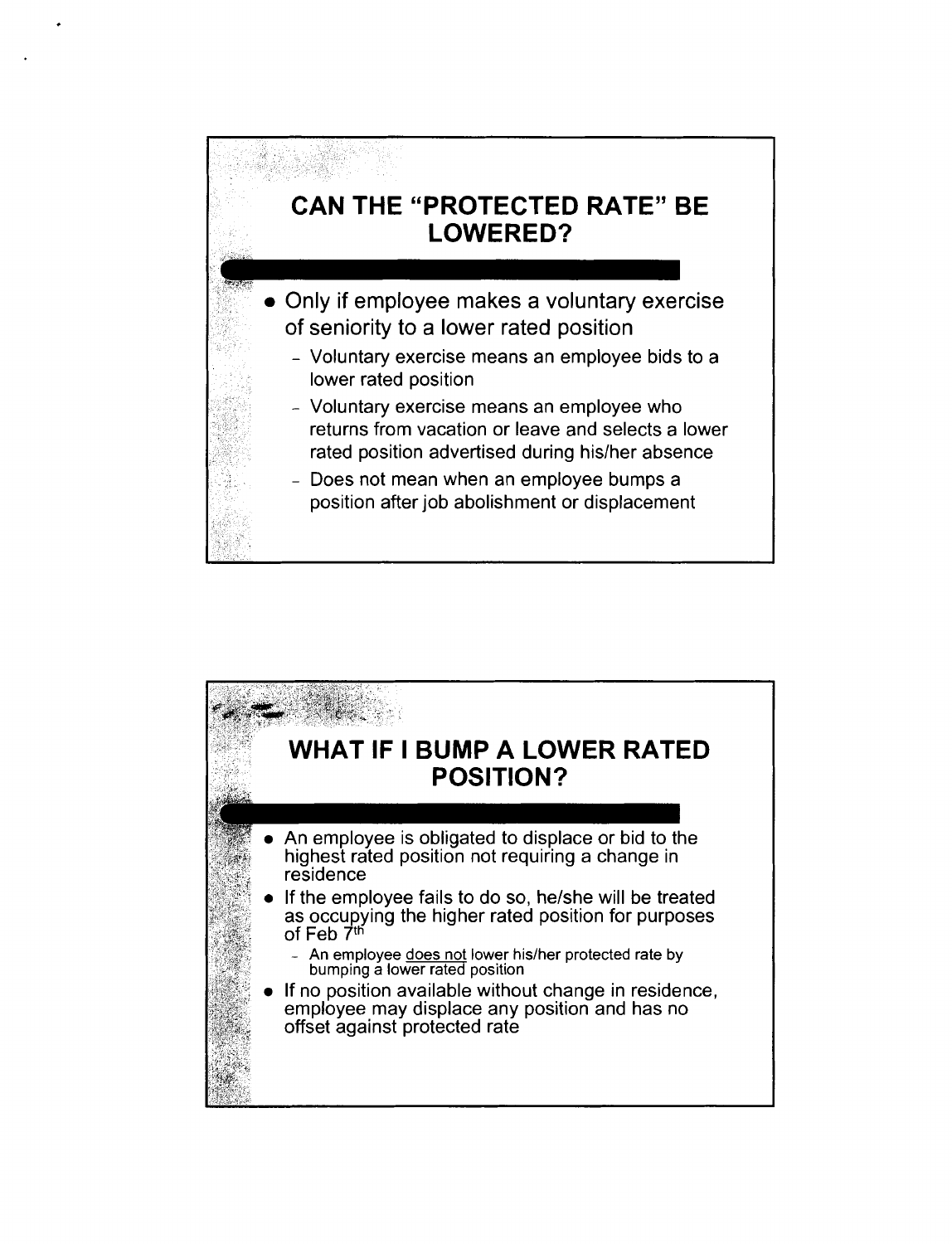

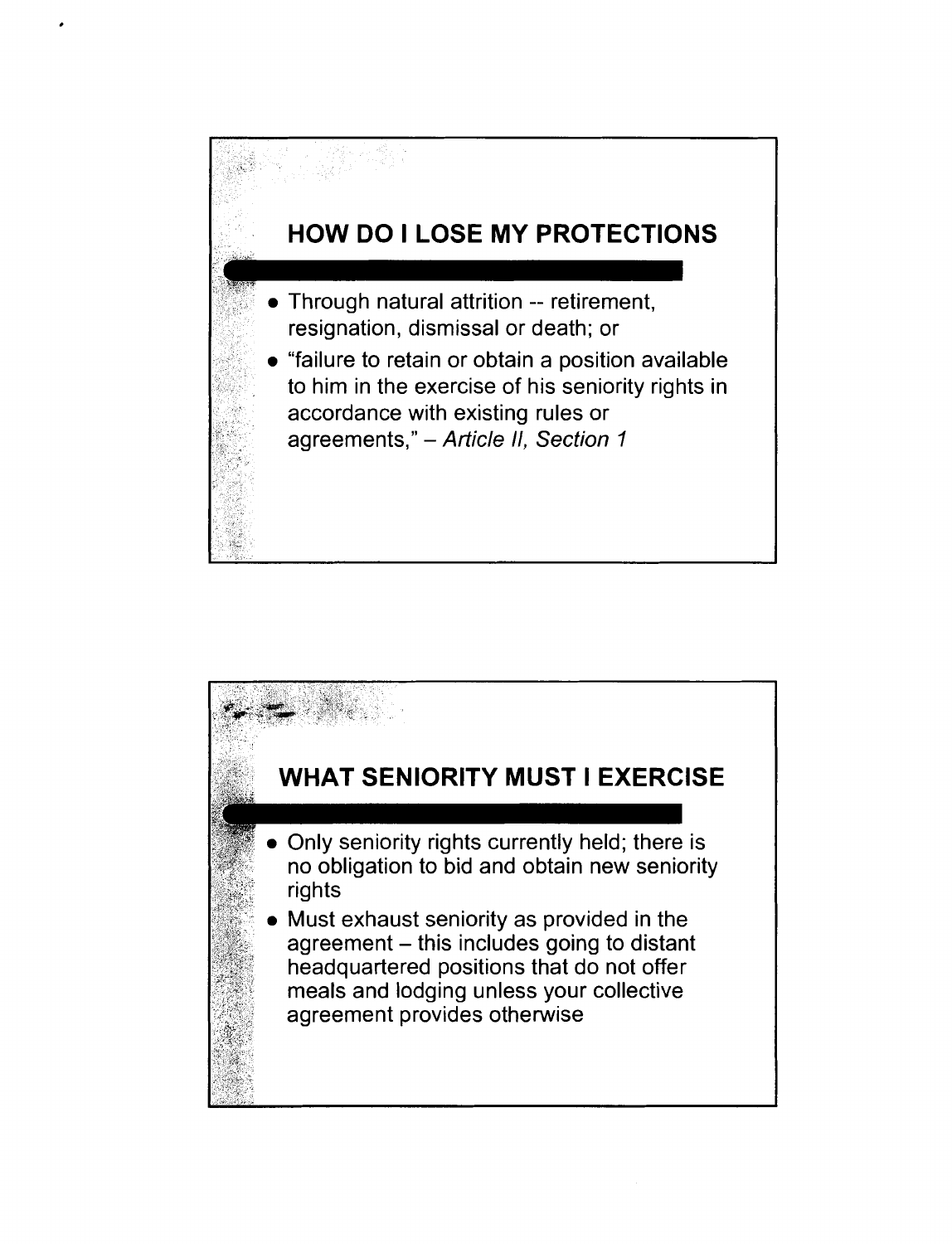

- A furloughed protected employee who does not respond for extra work when called
- Failure to take an involuntary temporary assignment to any position that does not involve the crossing of craft lines and does not violate existing seniority rules, Article II, Section 3